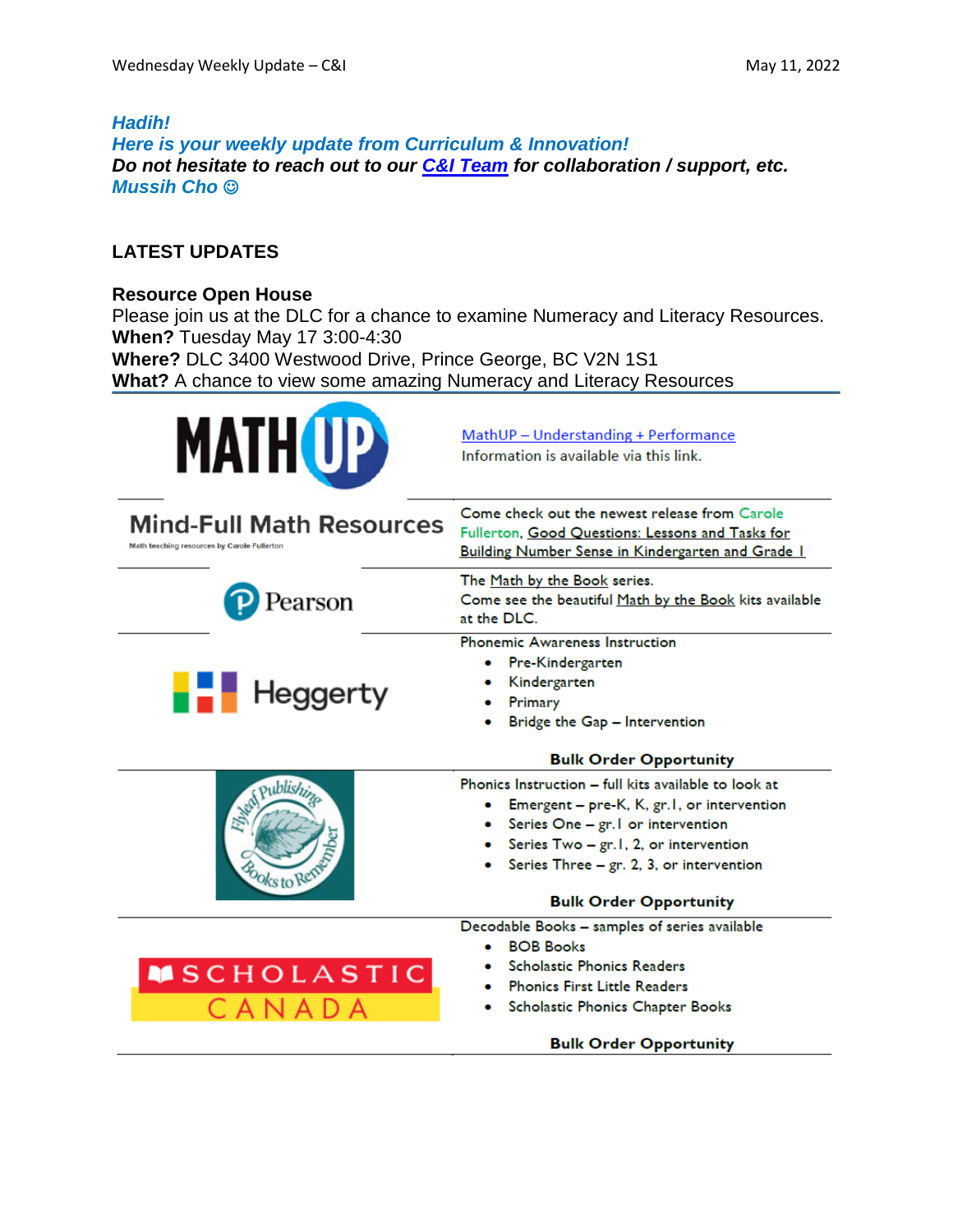# **YMCA Healthy Kids Day - June 11, 10am to 2pm**



Please share in your school newsletter and with your PAC.

Join us on June 11th to celebrate YMCA Healthy Kids Day, our national day dedicated to improving the health and well-being of kids. The YMCA of Northern BC is committed to helping children and families thrive! YMCA Healthy Kids Day is a movement to inspire and involve kids and parents throughout Canada in fun, easy ways to develop a healthy, active lifestyle.

Come visit outside the Prince George Family Y on Saturday June 11th from 11:00am-2:00pm for a day of fun for the whole family. Activities will include Zumba, beach volleyball, Art of Magic, crafts, bubbles, gold panning, and much more! For more information, please visit <https://bit.ly/3l3ToAy>

#### **Communicating Student Learning (CSL) Support Sessions**

Presented by Curriculum Innovation and the MyEdBC Team between 3 and 3:30pm on May 11, 24, 25, 26 and June 1, 2, 9 for Teachers and PVPs via Teams.

| <b>Dates</b>         | <b>CSL Support Sessions</b>                                       |
|----------------------|-------------------------------------------------------------------|
| May 11               |                                                                   |
| May 24               |                                                                   |
| May 25               | <b>MyEdBC Elementary Support Sessions on TEAMS</b>                |
| <b>May 26</b>        | 3:00pm-3:30pm                                                     |
| June 1               | Sign up on PD Reg                                                 |
| June 2               |                                                                   |
| June 9               |                                                                   |
| <b>MyEdBC Videos</b> | Secondary: No group session will be offered for Secondary         |
| to support CSL       | Teachers as the process is a repeat of past quarters; individuals |
| $(see J-N)$          | can request one-to-one support as needed.                         |